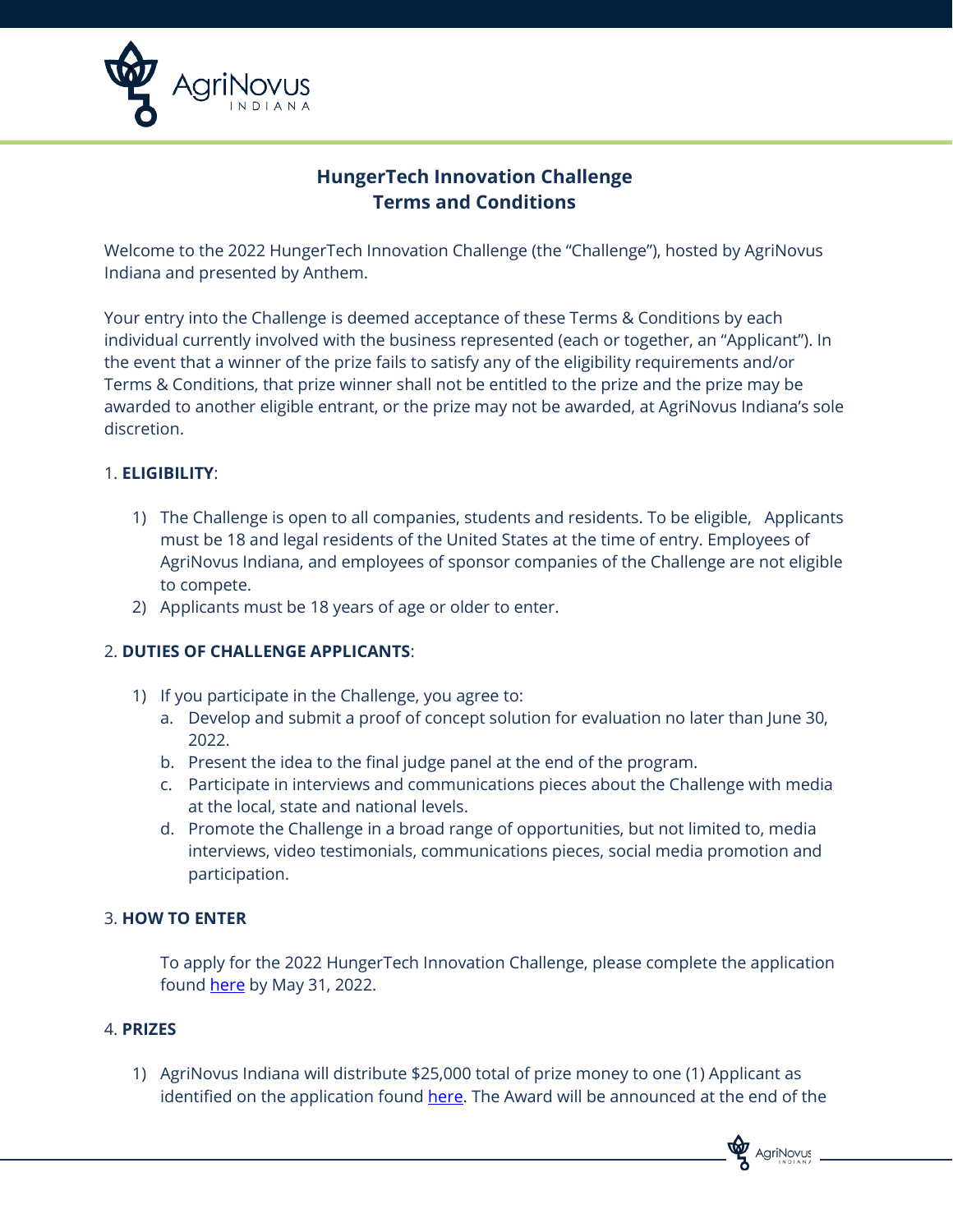

program, which will be selected by a panel of judges. A representative from the winning team must be present to receive the award.

2) AgriNovus Indiana is not responsible for any disputes among team members concerning prize or prize components.

## 5. **EVALUATION CRITERIA**

- 1) Every Applicant that submits a proof of concept on or before June 30, 2022 will be evaluated as part of the Challenge. Each submission will be evaluated against the following equally-weighed criteria:
	- a. Ability to create a mobile-first technology that enables purchase and delivery of SNAPpurchased items.
	- b. Ability to incorporate sign-up
	- c. Ability to provide a solution that enables both a "good" and "best" solution as defined above; and
	- d. Ability to develop a roadmap to commercialize the solution in Calendar 2022.
	- e. Each member of a winning team, along with all Submissions, is subject to validation by AgriNovus Indiana and/or the judges, whose decisions are final and binding in all respects.

## 6. **CHALLENGE PERIOD/WINNER NOTIFICATIONS**

All Challenge Applicants must register by May 31, 2022 for entry into the Challenge. The program will operate from June 1, 2022 to June 30, 2022. All proof of concepts submissions are due to AgriNovus Indiana by June 30, 2022. Announcement of the winner of the Challenge will be made at the conclusion of the program. Decisions of the judges are final.

## 7. **TAXES**

All prize money is taxable and payment of the applicable taxes is the sole responsibility of the winner.

## 8. **INTELLECTUAL PROPERTY**

- 1) The ownership rights to each submission will remain with the Applicants.
- 2) The protection of intellectual property rights is the ultimate responsibility of each Applicant. Applicants are urged to mark as CONFIDENTIAL any portion of their entry which they consider to be confidential. Applicants should be careful about disclosing patentable concepts in their entries, as patent applications in the United States must be filed within one year of initial public disclosure.
- 3) Applicant understands and agrees the legal protection of the ideas and plans submitted

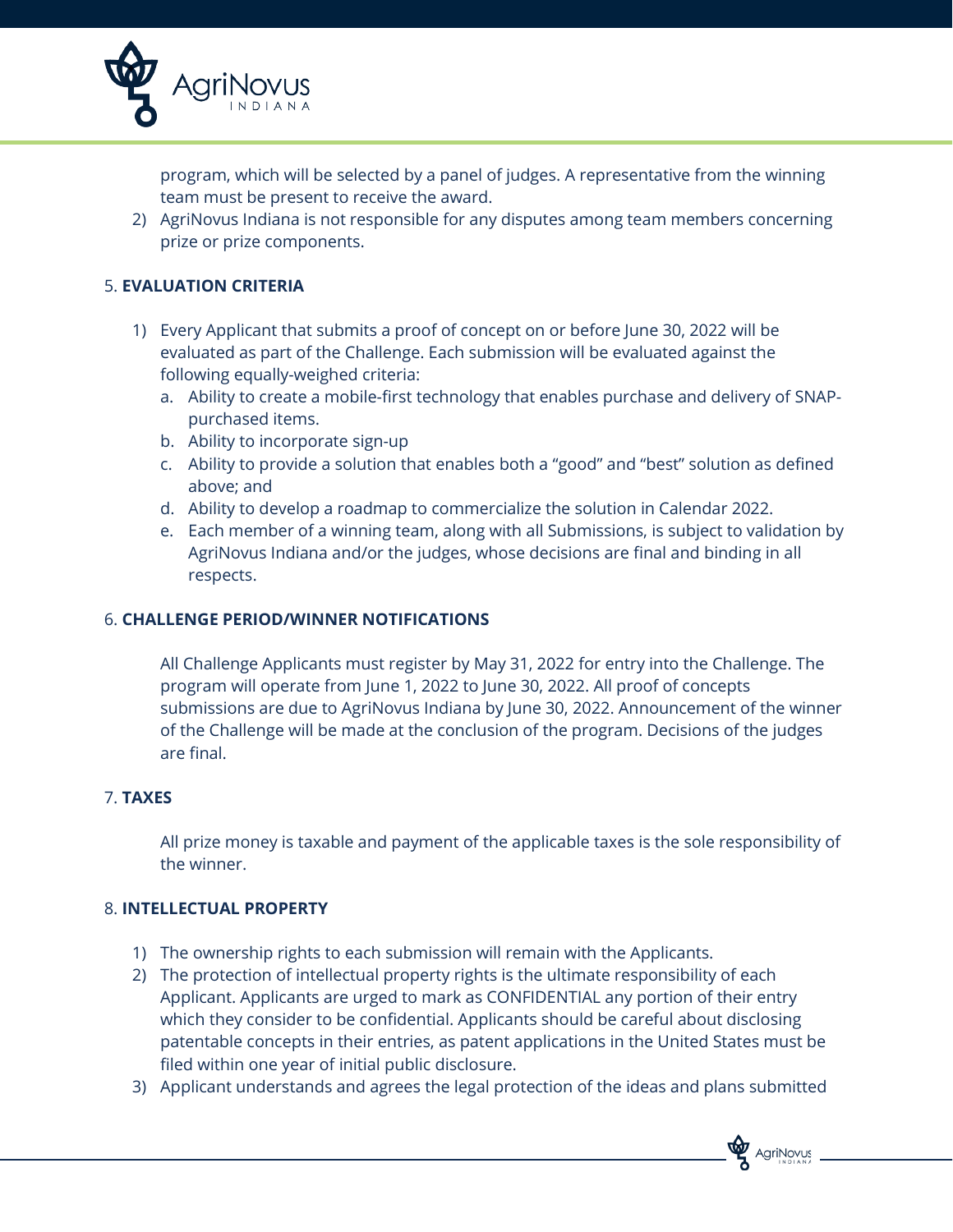

by the Applicant to the Challenge is the sole responsibility of the Applicant.

- 4) Applicant understands that AgriNovus Indiana, each of the sponsors, judges and mentors and its directors, officers, employees and consultants are under no obligation to render any advice or service to any Applicant. The views expressed by the individuals/groups listed above are their own and not those of AgriNovus Indiana or any person or entity for whom they work or with which they are associated.
- 5) AgriNovus Indiana does not take any further responsibility to protect the intellectual or other rights of the Applicants.

## 9. **ADDITIONAL TERMS AND CONDITIONS**

- 1) Entry is Acceptance of all Terms and Conditions. Entry into the Challenge constitutes unconditional agreement to and acceptance of the Terms and Conditions. The Applicant is responsible for ensuring his or her familiarity with the Terms and Conditions.
- 2) Originality of the Work Submitted. The materials submitted via the Challenge Application shall be the original work of the Applicant. Applicant is not under any agreement or restriction which prohibits or restricts his or her ability to disclose or submit the ideas of the concepts in the materials at submission.
- 3) Use of Materials/Privacy
	- a. Applicants acknowledge and agree that the following materials submitted by Applicants will be used in the promotion of the Challenge and will be displayed on a public webpage showcasing the Challenge and the Applicants:
		- i. Names (Account Creator, team members) and Company name
		- ii. Location of business or primary residence (city, county, state)
		- iii. Industry represented by your business
		- iv. Length of time your business has been in operation
		- v. Company Description Abstract (only)
		- vi. Content posted on social media profiles listed in application
		- i. Note: Contact information (email, phone) will only be used by AgriNovus Indiana staff to contact Account Creator for purposes related to the Challenge.
	- b. The following materials submitted by Applicants that will remain confidential. It will be used solely by AgriNovus Indiana staff in the management of the competition and by the judges for scoring purposes.
		- i. Eligibility Requirements
		- ii. Business Case
		- iii. Release. In consideration of the time, expertise and other resources provided by AgriNovus Indiana, the sponsors, judges and mentors and its directors, officers, employees and consultants, the Applicant, to the full extent permit by law, hereby voluntarily releases AgriNovus Indiana, the sponsors, judges and mentors and its directors, officers, employees and consultants from any and all claims, actions, damages, costs or liabilities of any kind relating to or arising out of Applicant's application for and/or participation in the Challenge. By